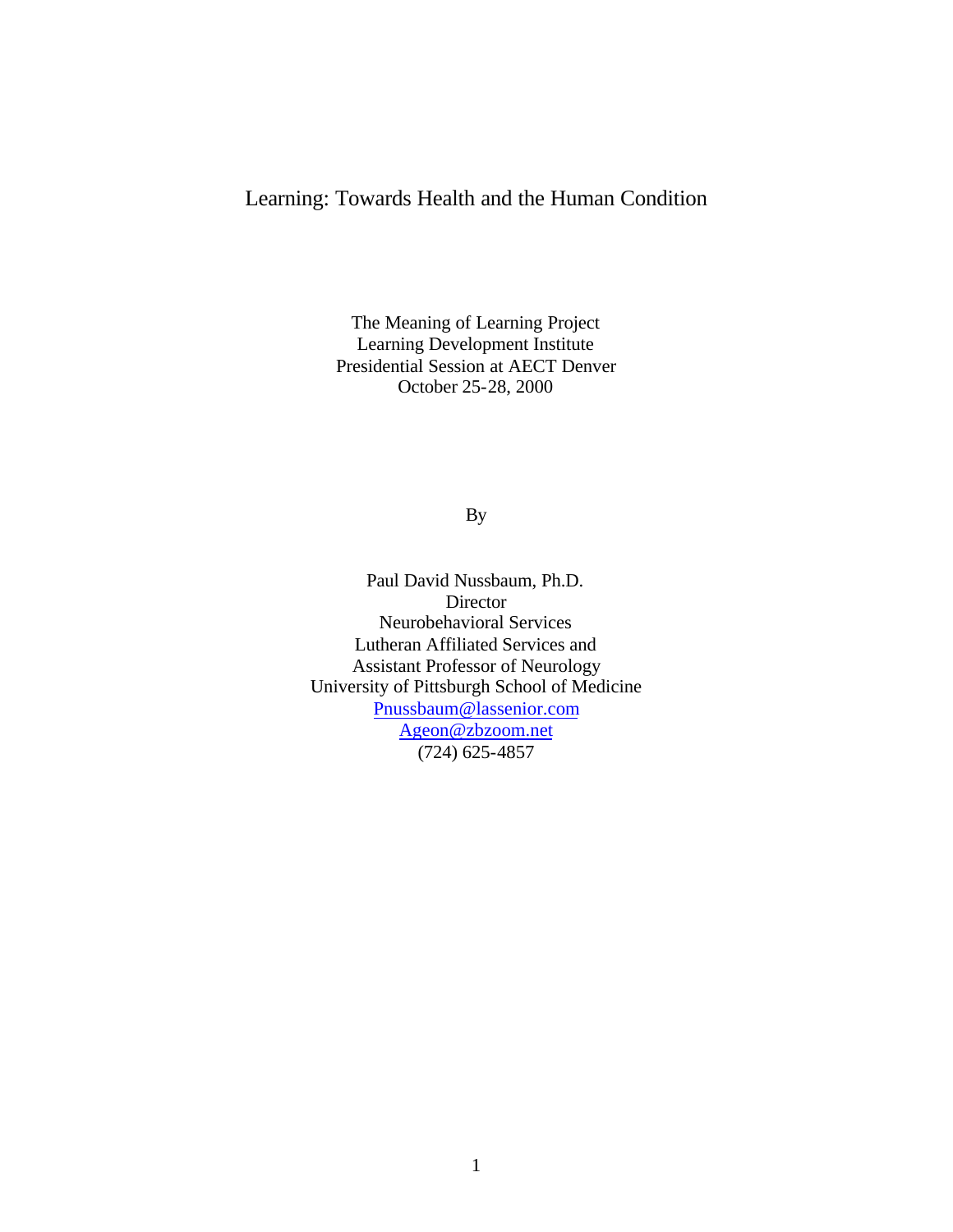# **Learning: Towards Health and the Human Condition**

# **Introduction**

This paper builds upon two earlier manuscripts that fueled the development of a concept of education for health. The first manuscript (Nussbaum, 1999) was presented as part of a conference entitled "Learning Never Ends" organized by AARP and UNESCO and held at the United Nations in New York in September of 1999. It proposed a reconceptualization of education away from a staging model to a continuous model of lifelong learning and further championed education as a catalyst for neuronal health. A second manuscript (Nussbaum, 2000), entitled "Lifelong Learning and Wellness: One Component to the Enlightened Gerosphere," was presented at the Long Beach Workshop of the Learning Development Institute at the Annual Convention of the AECT in February 2000. The latter manuscript deve loped further the idea that education and learning be conceptualized as a potential conduit to lifelong brain health and disease prevention.

The purpose of the present manuscript is to continue the maturation of the concept that education and learning are physiological events worthy of classification within the "health and wellness" movement of healthcare. The concept is driven from the context of the educational system in the United States, and therefore, may lack some generalizability. However, there is clearly generalizability in the broad ideas regarding the impact of learning on the well-being of the human system, the enhancement of the human condition, and the need to foster new paradigms of education.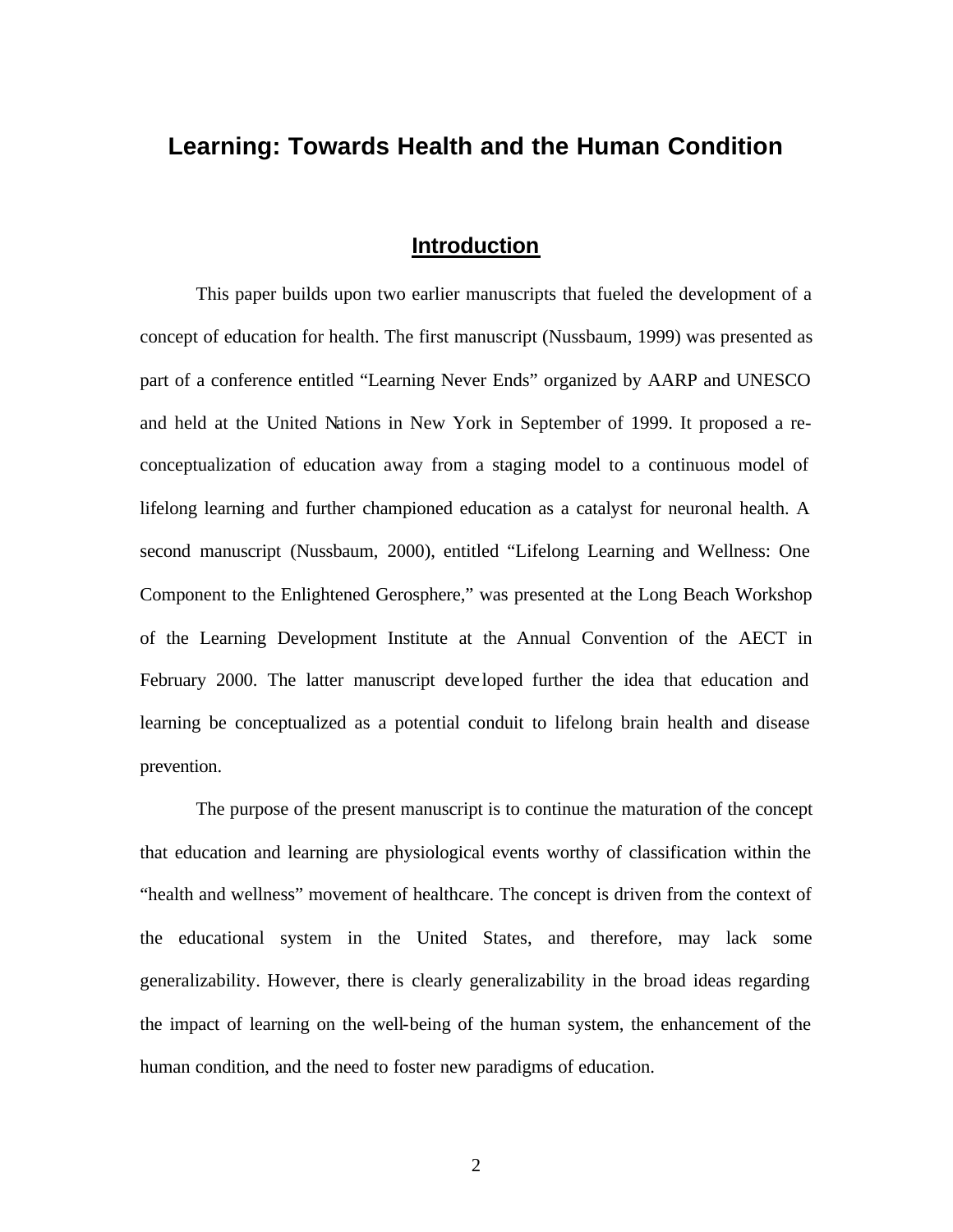#### *The Meaning and Purpose of Education*

Education is a term used so often, and in so many different contexts, that its meaning has become clouded. This paper shall use the term *education* to mean the social system and universal vehicle for learning. The process of being educated shall rely on the term *learning*. Admittedly, this delineation serves this paper well, but more formalized discussion to parcel our language for purposes of common understanding is needed.

The purpose of education, at least in its current form in the United States serves several primary purposes. First, education represents the most common method for children to advance intellectually and graduate into a workforce with a particular skill. A child will proceed through at least 12 years of school, earn a diploma, and enter the workforce. Some choose to proceed further into a vocational technical school, college and post-graduate levels, and develop a more advanced skill, which typically translates into a broader array of opportunities in the same workforce. Second, education represents an opportunity for formalized social interaction between children as they mature and develop. Third, education is an indirect method to combat social problems such as crime and poverty. It is thought that with more knowledge and skill acquisition, a child may be rewarded with opportunities that promote social contribution and economic success. Fourth, education can be considered on a personal level where one utilizes education and learning to better oneself by knowing more. This latter point is not necessarily concerned with grades, diplomas, or graduation into the workforce. It simply underscores the value of knowing more.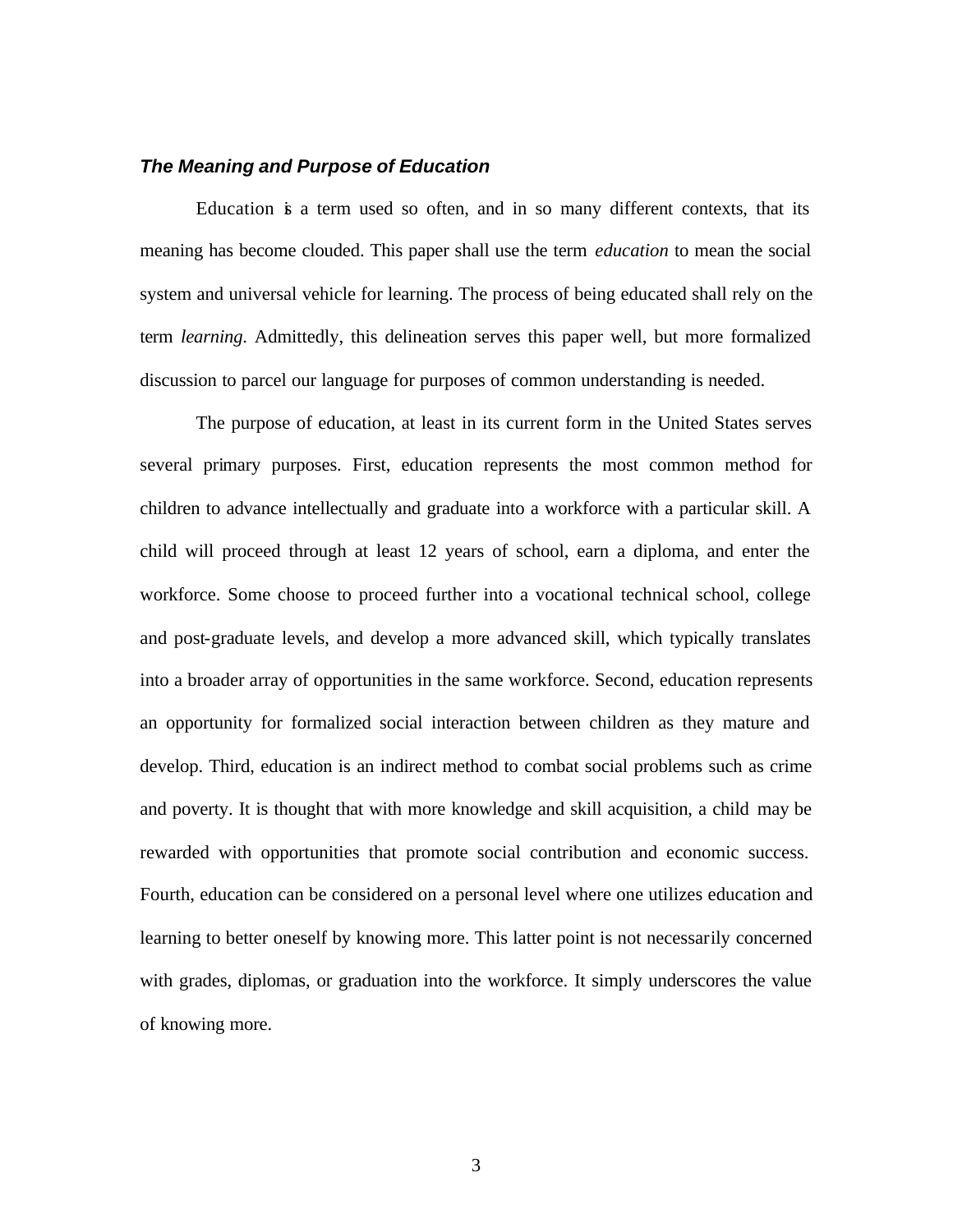## *Education in Transition*

The educational system in the United States maintains a methodology that appears to have evolved from the industrial age when products were developed in mass quantity and in a linear, step-by-step sequence. This type of production worked well for the industrial age as the population was increasing in size and the ability to transport products was improving, but still limited. Families were still considered nuclear and this often translated into little outward mobility. The home and work were at times synonymous. Today, the same methodology propels education. Large schools with large classrooms teach children in a sequential style reminiscent of the production line.

The use and efficacy of this methodology today, however, is problematic and perhaps antiquated. Outcomes are not well measured, standardization of teaching and of teacher qualification is lacking, and children are often passed to the next step in the educational process without sufficient mastery of content. The United States boasts more financial prosperity and more overall resources than most countries, yet, there is an alarming percentage of individua ls who cannot read and write, who drop out of school, who utilize drugs, who commit crime, and who do not take advantage of the opportunities available with higher levels of education. A multifaceted problem requires a multifaceted response and strategy. Nonetheless, education, whose purpose is to ameliorate or prevent these social ills deserves close scrutiny in terms of its access, design, and implementation.

The millennium brings a new society, an information age where knowledge has an unprecedented value worldwide. Information is now considered the fuel of the social machine, and those who have access to the information will benefit most. Those who create or innovate will lead the information age. The amount of information, speed of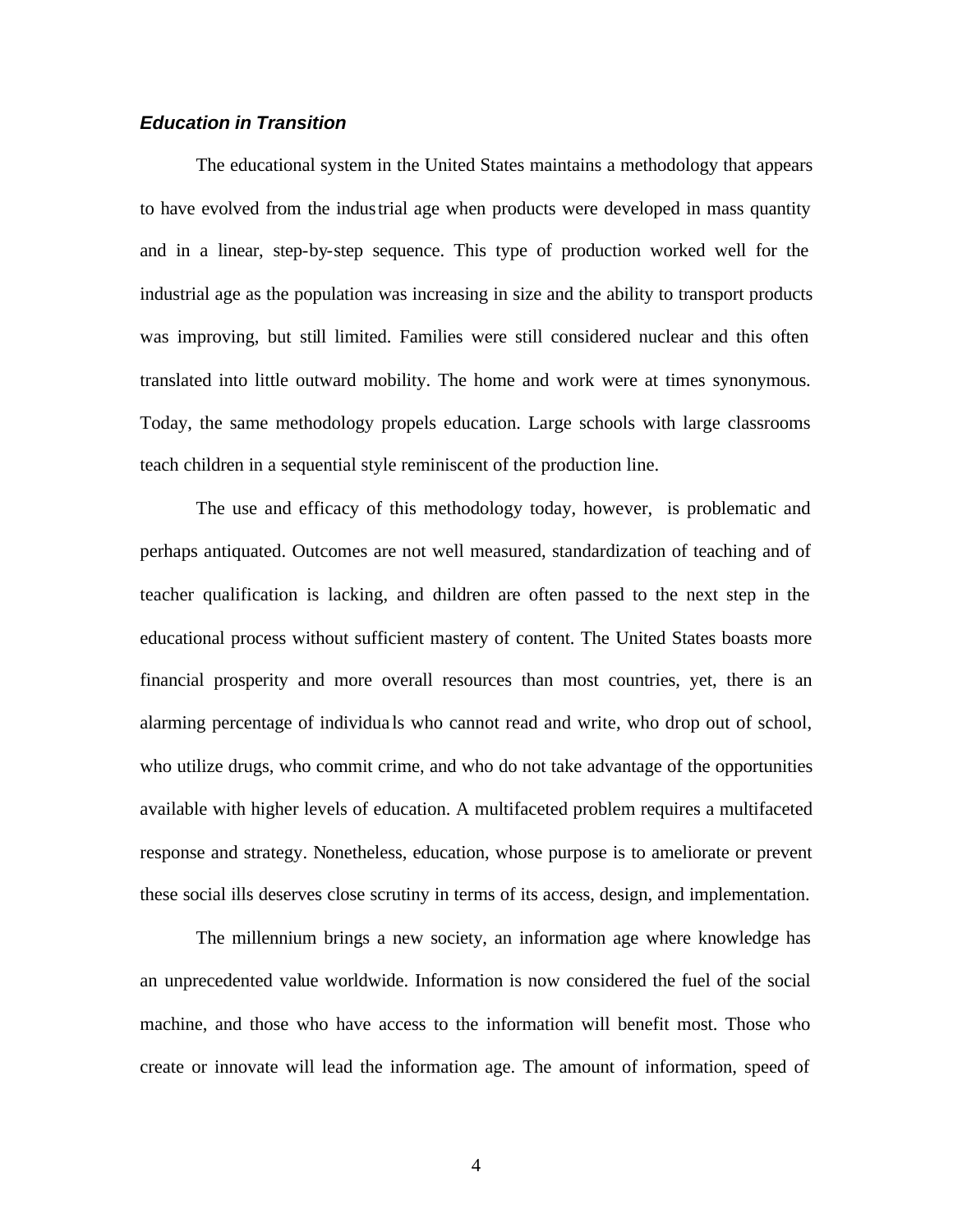information transmission, and distribution network capacity is significantly increased from even a decade ago. These will continue to increase as we move into the  $21<sup>st</sup>$  century. Our tools for learning and teaching are different. The electronic industry has revolutionized our methods of communication. Information is no longer processed sequentially, but runs in parallel forms consistent with brain function. Pace, volume, and depth of knowledge have taken center stage as necessary ingredients to succeed in the information age. Interestingly, the internet has fostered a return to our homes being synonymous with our work.

## **Education and the Need for a New Paradigm**

With such a radical shift in society's basic infrastructure for living, there clearly is a need to re-think education and therefore learning. The information age provides a unique opportunity to capitalize on the import and value of learning. Learning must be considered the outcome of education, must be without limit, and bound only by imagination. This paper proposes one new way to conceptualize education for the information age: *Education is a vehicle for dynamic lifelong learning which seeks to maximize the neuronal capacity of the individual, thereby contributing to the individual's increased knowledge and knowledge potential, social opportunity, and health across the lifespan.* On a more global scale, such an educational system will enhance the human condition overall, combating the social ills noted earlier. This is a natural outcome of advanced knowledge acquisition as more opportunities avail themselves, each with promise for economic security, quality of life, and potential for social contribution.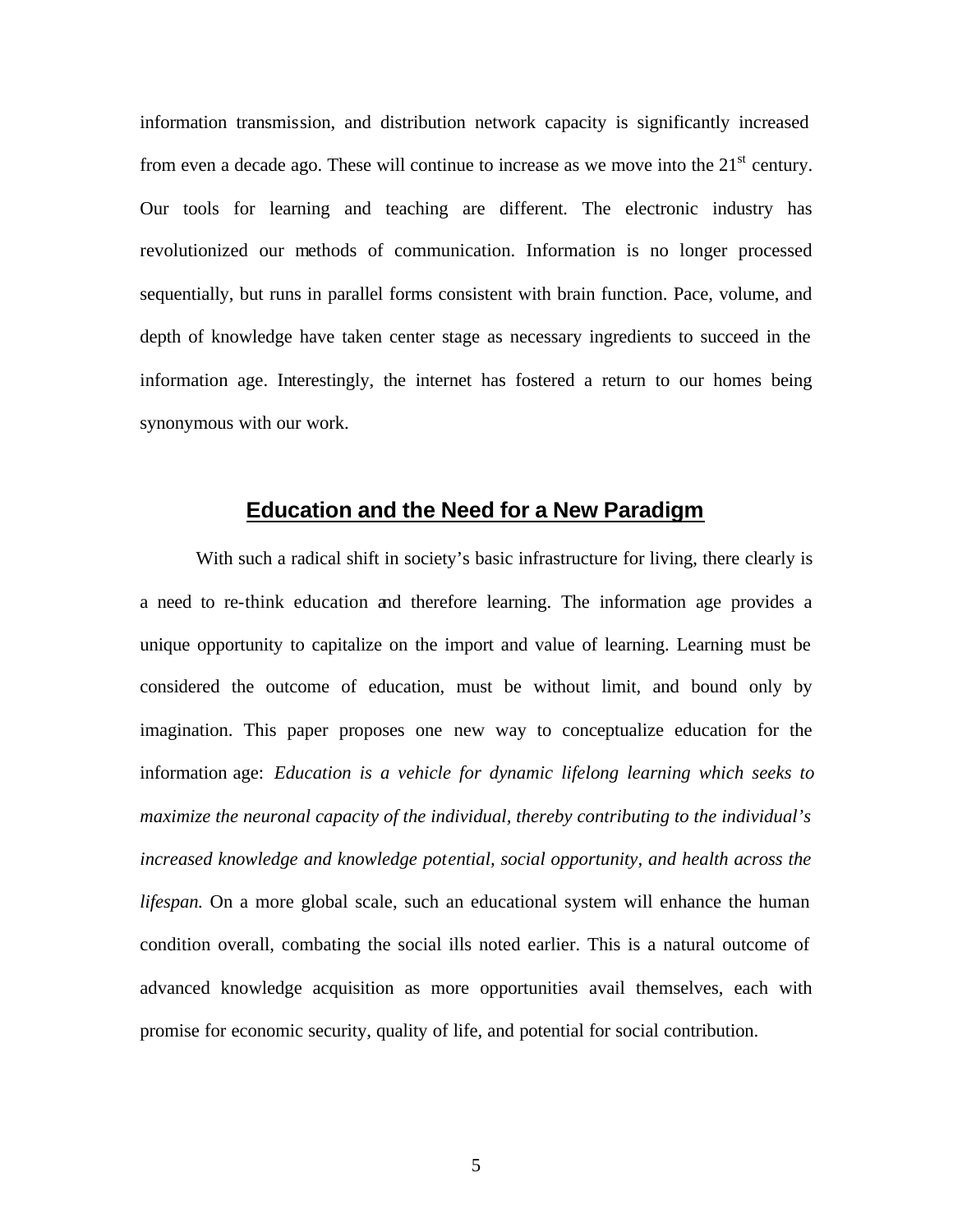#### *Learning and Health*

It is well known that advanced education relates to better, higher paying jobs, better socioeconomic status, better health care access, and healthier living environments. Each of these factors correlates to quality of life and overall health, yet most Americans probably attend more to the financial outcome of advanced education rather than health outcome. However, *there is emerging evidence that suggests education and learning across the lifespan makes an important contribution to brain health and may serve to slow and even prevent neurodegenerative disorders in late life* (Albert, 1995; Mortimer, 1997; Schmand, Smit, Geerlings, Lindeboom, 1997; Stern, Alexander, Prohovnik, & Mayeux, 1992; Stern, Alexander, Prohovnik, Stricks, Link, Lennon, & Mayeux, 1995; Stern, Gurland, Tatemichi, Tang, Wilder, & Mayeux, 1994; Stern, Tang, Denaro, Rampon, Kerchner, Zhuo, et al., 1995).

Interestingly, science has demonstrated that rodents placed in a healthy environment (defined as a cage with toys and objects that are stimulating to the rodent) not only have larger brains relative to rodents in isolation, but spawn new neurons (brain cells), particularly in the learning and memory region of the brain known as the hippocampus (Greenough, Cohen, & Juraska, 1999; Kempermann, Kuhn, & Gage, 1997; Gould, Beylin, Tanapat, Reeves, & Shors, 1999; Van Praag, Kempermann, & Gage, 1999).

While neurogenesis in the animal model (Gould, Beylin, Tanapat, Reeves, & Shors, 1999) provides hope for generalization to the human brain, research historically had not demonstrated evidence for neurogenesis in humans. However, a revolutionary study (Eriksson, Perfillieva, Eriksson, Alborn, Nordborg, & Peterson, 1998) using special

6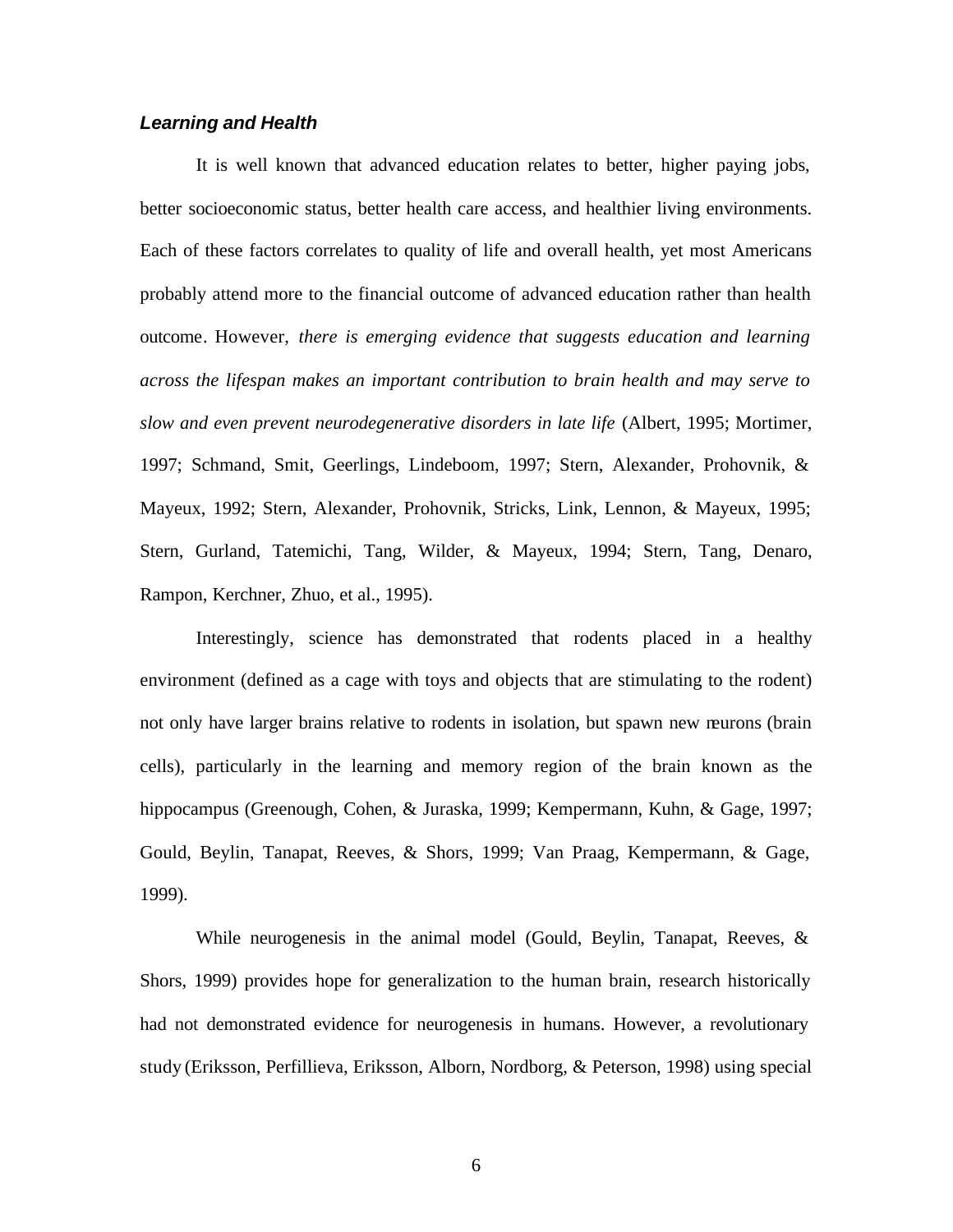chemical staining techniques on hippocampal cells in human beings revealed neurogenesis, a finding which if replicated, could change our entire understanding of the human brain. The impact of the environment and of learning on the human brain appears to be similar to that found in the animal model of brain development (Kotulak, 1997). Further supporting this idea is a recent study (Mocieri, Kukull, Emanuel, Van Belle, & Larson, 2000) that found a relationship between early life poverty and increased risk of dementia later in life. This study suggests deprivation of resources and learning opportunities early in life may have a direct physiological effect upon brain maturation and late life neurodegeneration.

### *Advent of Neural Plasticity*

Neural plasticity is a term used to describe the human brain as a highly dynamic, constantly reorganizing, and malleable system. This understanding of our central nervous system challenges entrenched notions that the human brain is a rigid, limited, and fixed system that progressively deteriorates without correction. Neural plasticity enables environmental input to modify and perhaps grow the human brain. Indeed, we may conceive the potential to develop our brains across the lifespan such that we can defend against disease invasion such as Alzheimer's.

Researchers interested in neurodegenerative disorders such as Alzheimer's disease (AD), which affects four million Americans and costs the United States of America 100 billion dollars annually in direct care and 30 billion dollars in indirect care related to caregiver illness (caregivers become physically and emotionally ill, and miss work in order to care for their loved one who has Alzheimer's), have underscored the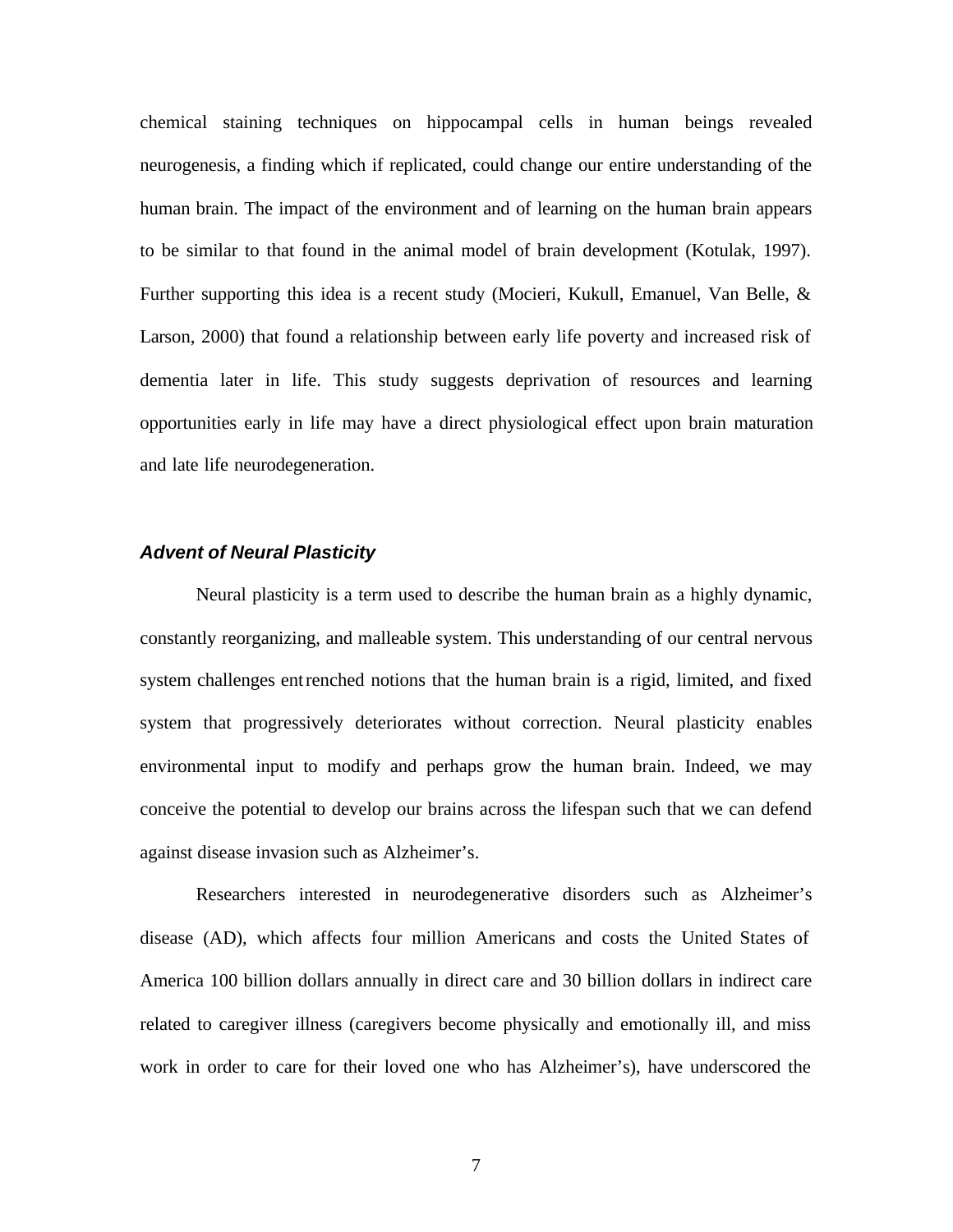importance of education as one environmental preventative factor. Multiple correlational studies have demonstrated a reduced risk of AD for those with advanced education (Schmand, Smit, Geerlings, Lindeboom, 1997; Stern, Alexander, Prohovnik, Stricks, Link, Lennon, & Mayeux, 1995; Stern, Gurland, Tatemichi, Tang, Wilder, & Mayeux, 1994; Stern, Tang, Denaro, Rampon, Kerchner, Zhuo, et al., 1995). The neurobiological explanation of this has been labeled *Reserve Theory* (Mortimer, 1997).

Essentially, all learning involves information processing by our brains, which is a physiological event. Consequently, learning promotes the development of new neurons and neural pathways. The theory advances that with increased cell density and cell volume, a progressive disease such as AD will not impact the brain or will impact the brain at a later age because the disease will have to destroy a greater number of cells to manifest clinically. The increased volume of cells in the brain provides a reserve to fight off invading diseases such as AD. Interestingly, the Reserve Theory has been advanced for other etiologies of dementia besides AD (Albert, 1995).

#### *Language Development and Prevention of Dementia*

Two major studies provide additional evidence for framing education as preventative health. The first involves a well-known longitudinal investigation of nuns with the major finding being that nuns suffer AD significantly less than the general population (Snowdon, 1997). Provided we can reasonably establish that marriage does not cause AD, there must be an explanation for this finding. The author of this research points out that nuns remain involved in cognitively complex activities across the lifespan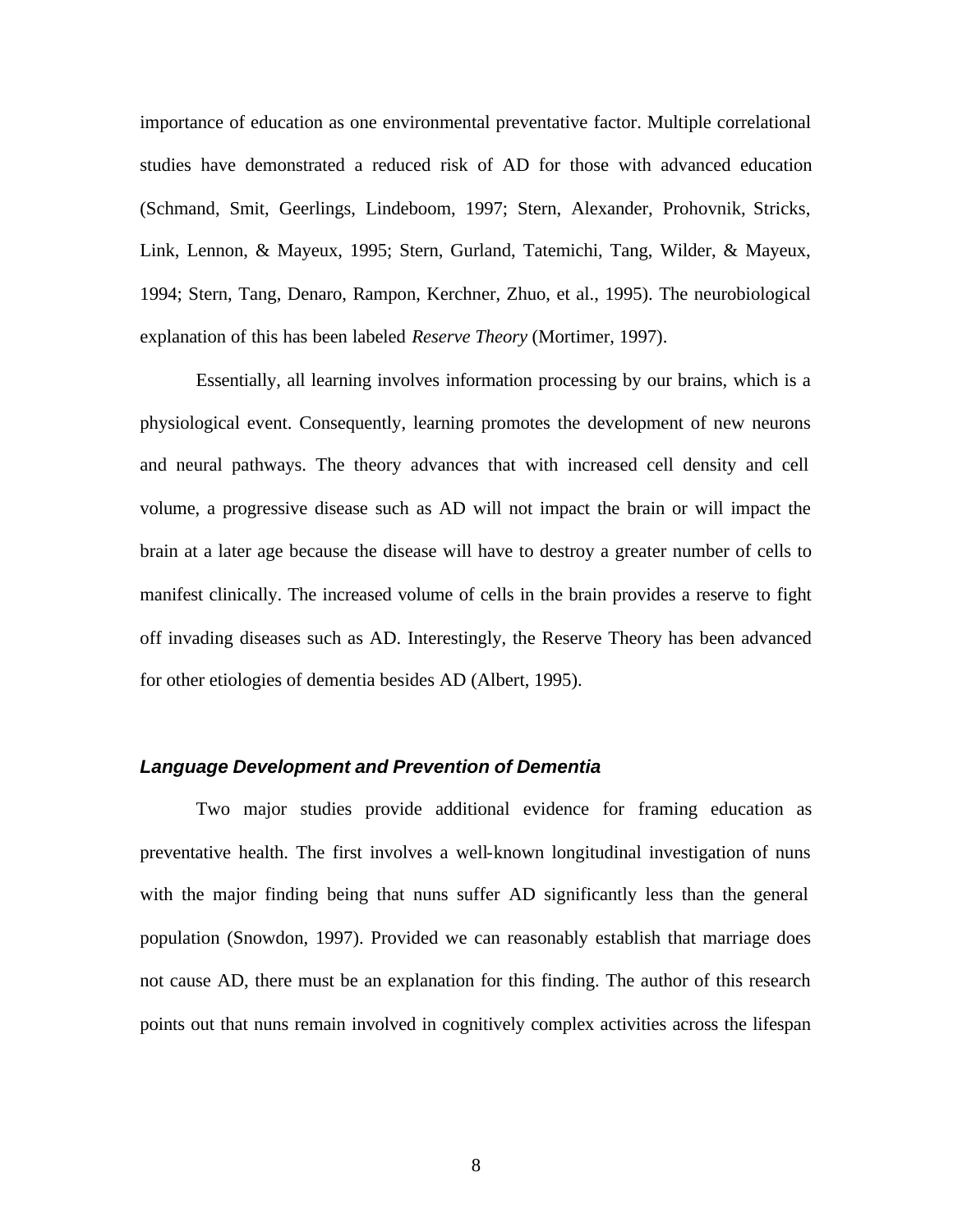and do not withdraw mentally with age. Such maintained cognitive exercise is consistent with the Reserve Theory and offers a strong explanation for reduced AD.

Related to the nun research findings above is an interesting study (Snowdon, Kemper, Mortimer, Greiner, Wekstein, & Markesbery, 1996), in which the diaries of nuns, written around the age of 22 (prior to taking their vows), were analyzed and rated for grammatical complexity and idea density (number of ideas in each sentence). Nuns who had diaries rated with higher idea density suffered AD significantly less than nuns with low idea density ratings. Idea density correlated significantly with classic markers of AD at autopsy (number of plaques and tangles in the brain) suggesting that language development early in life may be a predictor or risk factor for development of AD.

A second study (Plassman, Welsh, Helms, Brandt, Page, & Breitner, 1995) provides additional evidence for potential of early predictors of later developing neurodegenerative disorders. This study analyzed, retrospectively, the intelligence test scores of older veterans prior to their enlistment when they were young men. Those veterans who developed AD had significantly lower intelligence scores when they were young men than did veterans without AD. This finding, together with the nun research suggests overall early intelligence and language development may be useful predictors of risk for late life neurodegenerative disorders such as AD.

These studies further indicate the potential import for language development and learning early in life to prevent or limit vulnerability to AD later in life. Linda Acredolo, a psychology professor at the University of California, Davis, tracked 40 babies with normal hearing capability who were taught, at the age of 11 months, some elements of sign language (Acredolo, 1999). Her follow-up of these babies two years later found their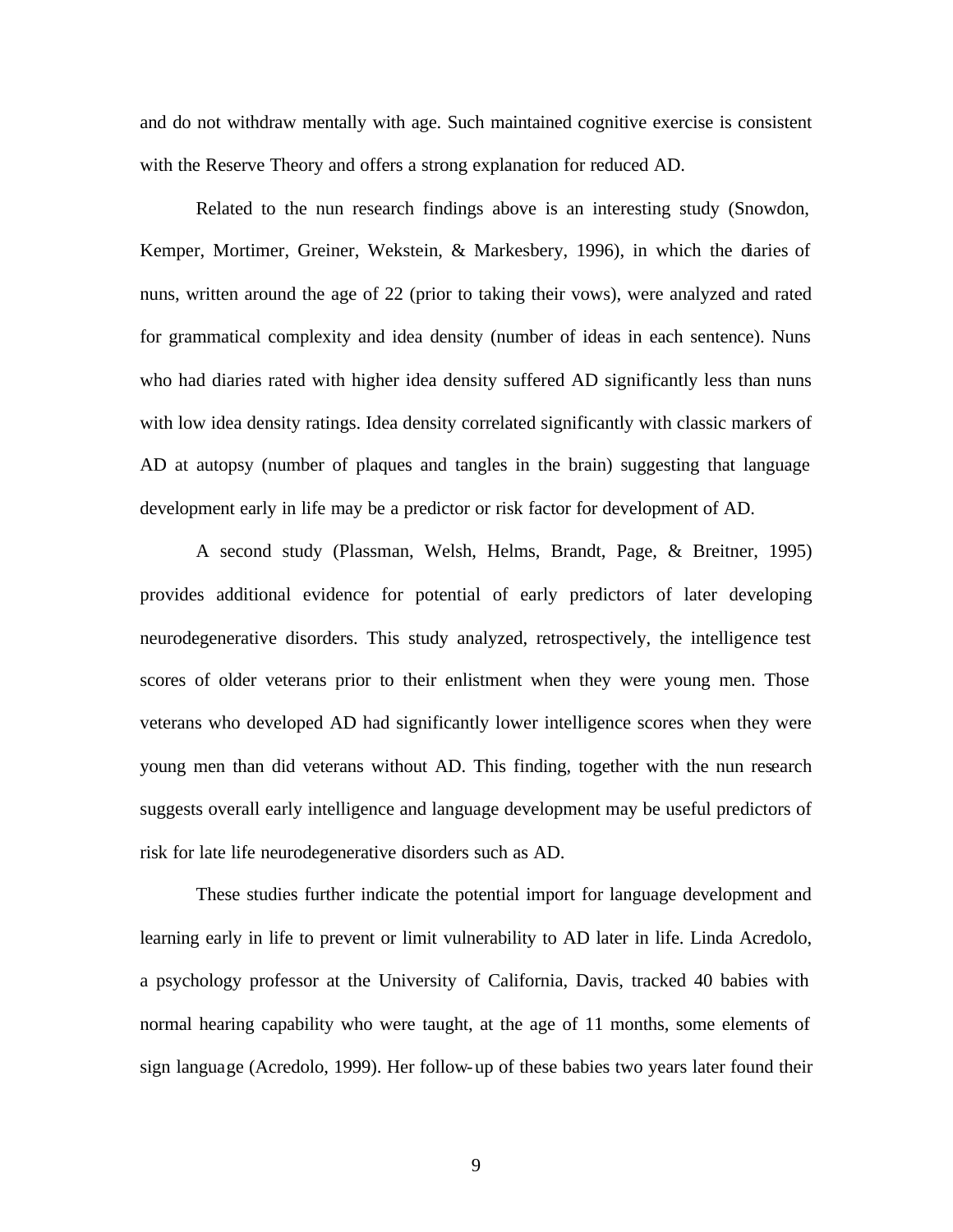verbal ability to be four months ahead of non-signing babies. Further, after second grade, the children who learned sign language had an average IQ of 114, higher than the IQ of 102 for non-signing children. This interesting research underscores the capacity of hearing children, too young to speak orally, to develop their language system through the use of sign language. Direct development of the neural network underlying language early in life appears to have promise for increasing later IQ, and hence potentially reducing risk of dementia in late life.

## *Education and Wellness for the 21st Century*

These interesting findings are more than academic and with proper application can help to advance education and learning as a health and wellness agenda for the  $21<sup>st</sup>$ century. I offer the following points to advance education and lifelong learning for primary wellness and prevention of illness.

- 1. Begin to think of education and learning as an active promoter of health, no different than exercise or nutrition. For the new millennium, learning and information (mental exercise) is the conduit to brain wellness as physical exercise is for cardiac health. Schools and libraries are to brain health as the gymnasium and exercise rooms are to cardiac health. Longitudinal studies can be conducted to measure the effects of early learning interventions which foster neural development.
- 2. Our educational system should accentuate curriculum that enhances language and verbal skills. Language is highly correlated with overall intelligence as traditionally measured by the IQ, and increasing one's IQ early in life has promise

10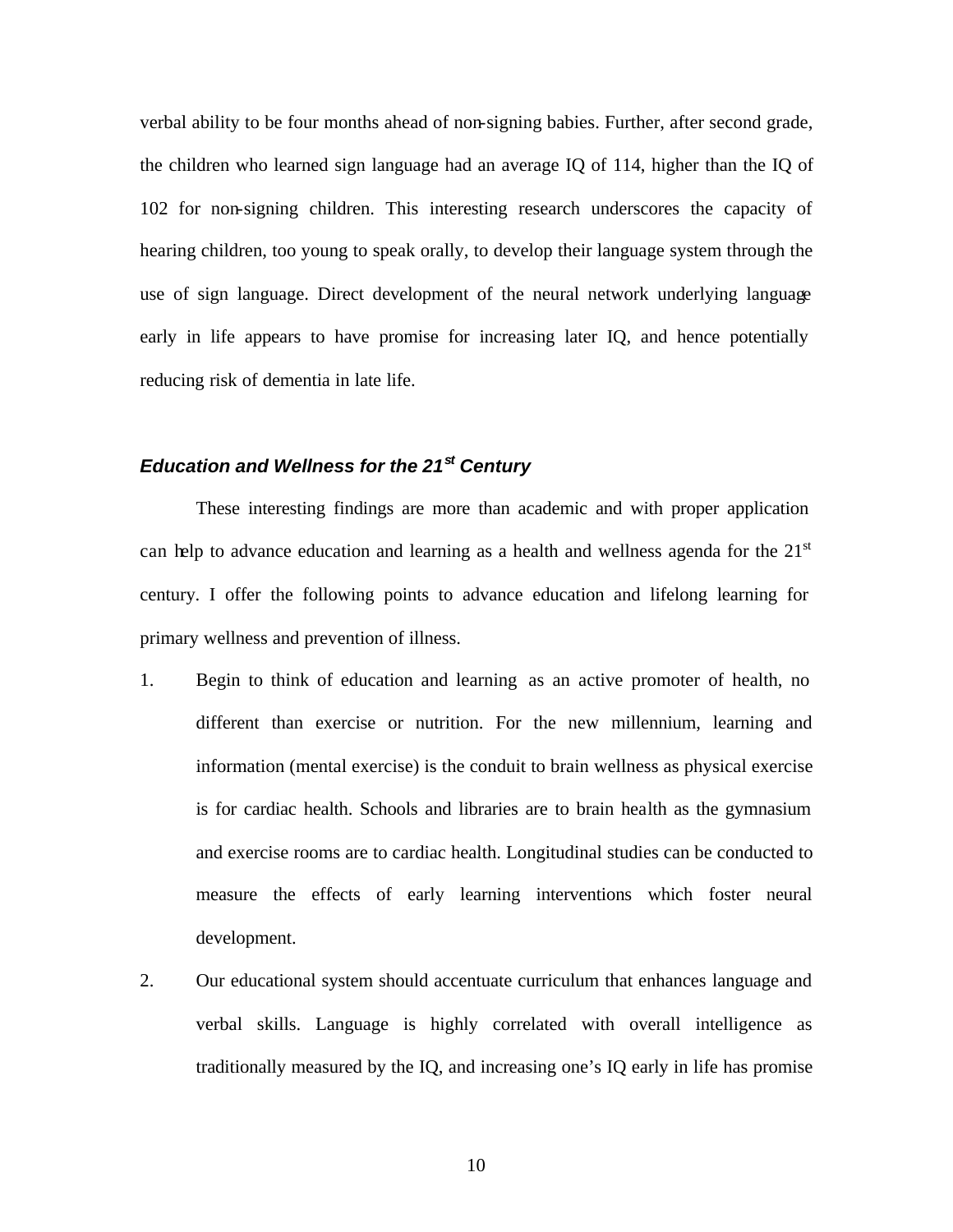in prevention of late life neurodegeneration. Language itself may have a prominent role in health and wellness as the neural system for language can be developed prior to oral language, and correlates with IQ. Cross-cultural studies that measure the effects of learning multiple languages on brain development and dementia risk are needed.

- 3. Learning must be considered a continuous process and not a fixed stage. Continuous lifelong learning must be reinforced socially and incentivized financially from embryonic development to the latter stages of life.
- 4. Early verbal and nonverbal communication between mother/father and the developing child in the womb is important as it may lay the foundation for human interaction and foster a stimulating environment.
- 5. Environments for our children must be stimulating, challenging, and nurturing. This is the case for the home and for day care centers across the country. Brain development in childhood is tremendous, and there is relatively little a child's brain cannot ascertain. These early experiences help to prepare the brain for new learning on more complex levels with advancing age. Our preparation to maximize intelligence and brain capacity is a health care issue.
- 6. Our educational system must be seen as a place to maximize lifelong health, not simply a time-limited place for completing one's studies towards a diploma. The 12-year (nine months per year) school experience might not be appropriate if we view the school as a wellness center. Adults and older adults must remain connected to the educational system of our country. New learning and development of new skills translates into brain development and brain health. The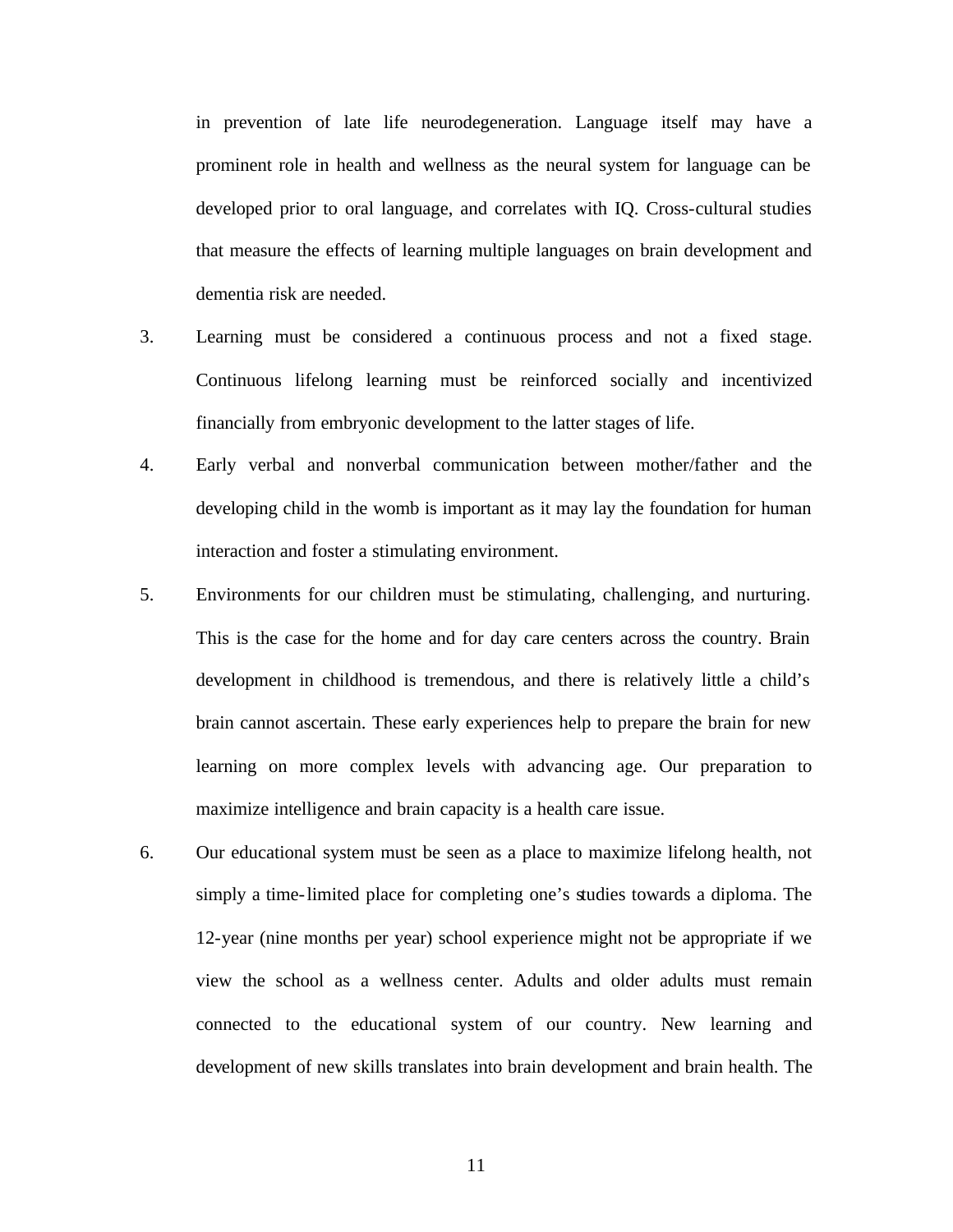educational system can be the primary vehicle to foster increased neural density and volume and thus reduce the potential impact of neural degenerative diseases as predicted by the Reserve Theory discussed above.

- 7. Our health insurance companies need to re-think how money is spent for maintaining health. I would argue that education and measurable learning across the lifespan should be incentivized financially in the same way as an exercise routine. Imagine your health insurance provider paying for your education/learning with the purpose of preventing a progressive disorder late in life, which may cost three times as much. It is encouraging to note that more older Americans are returning to college than ever before! There appears to be a rekindled energy for formalized, new learning on the part of older Americans.
- 8. Curriculum on aging should be incorporated into all school systems across the country. As aging is a national issue, we must begin teaching our children how to age successfully. Topics such as financial planning, nutrition, education, and occupation can be presented as important factors to a long and healthy life. Teachers may even be recruited from older persons who are now aging successfully as research indicates that children like to have older adults in the classroom (Newman, Faux, & Larimer, 1997).
- 9. Our school systems must begin to think beyond education *per se* and redefine their missions as health facilitators. A school building can literally become the wellness center for the  $21<sup>st</sup>$  century with a focus on learning, mental stimulation, and brain health, provided what happens inside its walls is well thought out. It likely has as much to offer in maintaining health and preventing illness across the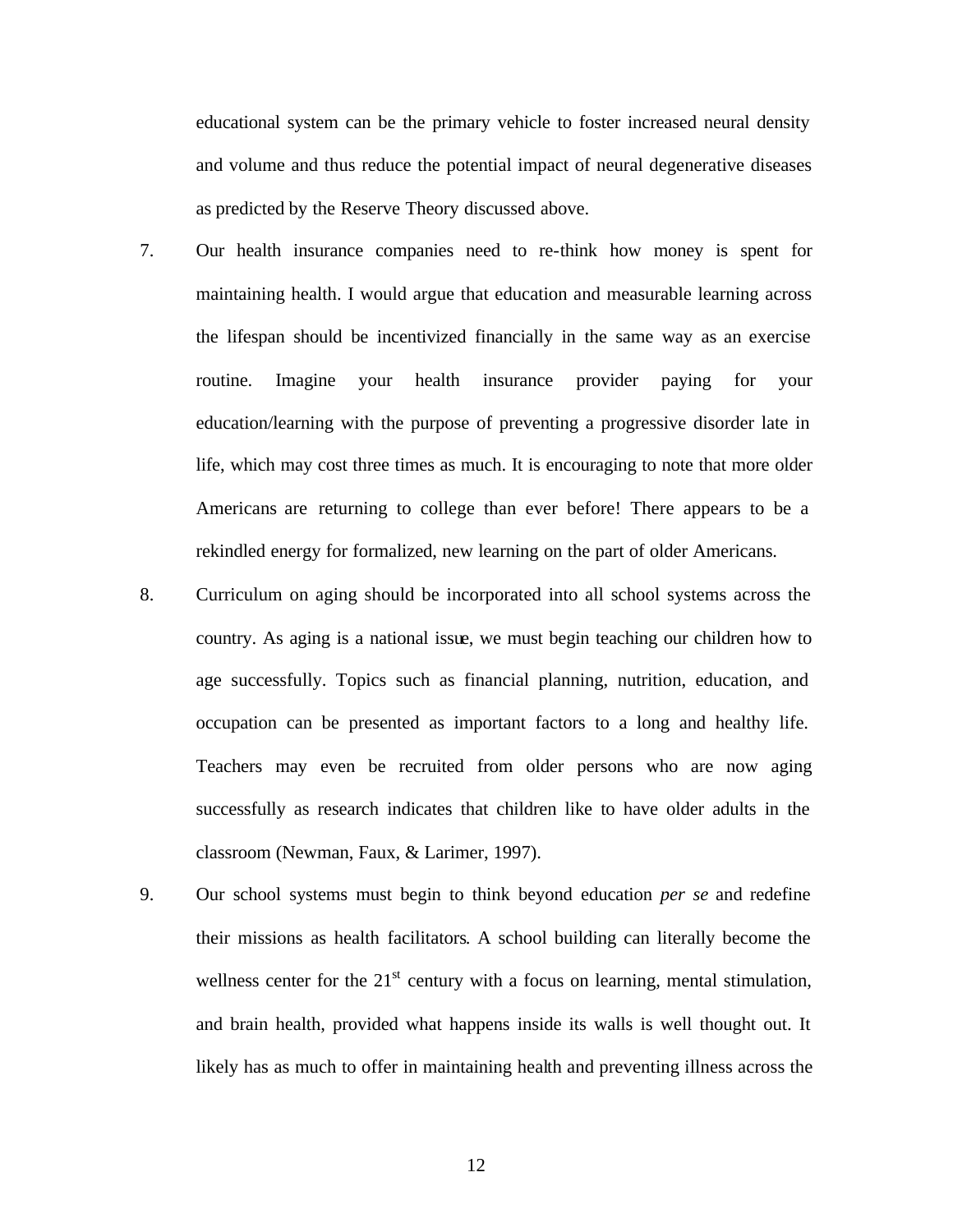lifespan as any primary care physician's office. New communities may be built around a school or learning center. Such centers can be linked with each home via computers. However, we must not permit our dependency on computers to reduce our social interaction, itself an important environmental factor for brain health (Bassuk, Glass, & Berkman, 1999; Fabrigoule, Letenneur, Dartigues, Zarrouk, Commenges, & Gateau, 1995; Katzman, 1995; Martin, 1996).

10. Consumers of health services must demand more than our current options for wellness. We must encourage health insurance payers to recognize the importance of education, religion, role and purpose, housing, and transportation to our health. Payment for such social needs will demonstrate a commitment to real wellness. We can measure the impact of such an approach to health and wellness and determine the economic and quality of life outcomes compared to what we have now.

Within the above context, there is an opportunity to not only measure the general impact of learning on an aging central nervous system, but to measure the impact of different type and modalities of learning. For example, there may be a differential effect expressed when one is exposed to problem solving and critic al thought compared to simple acquisition of facts. This area of study, however, cannot be completed successfully until a paradigm shift is championed regarding learning as a fundamental and necessary condition to our health.

I welcome this challenge and opportunity.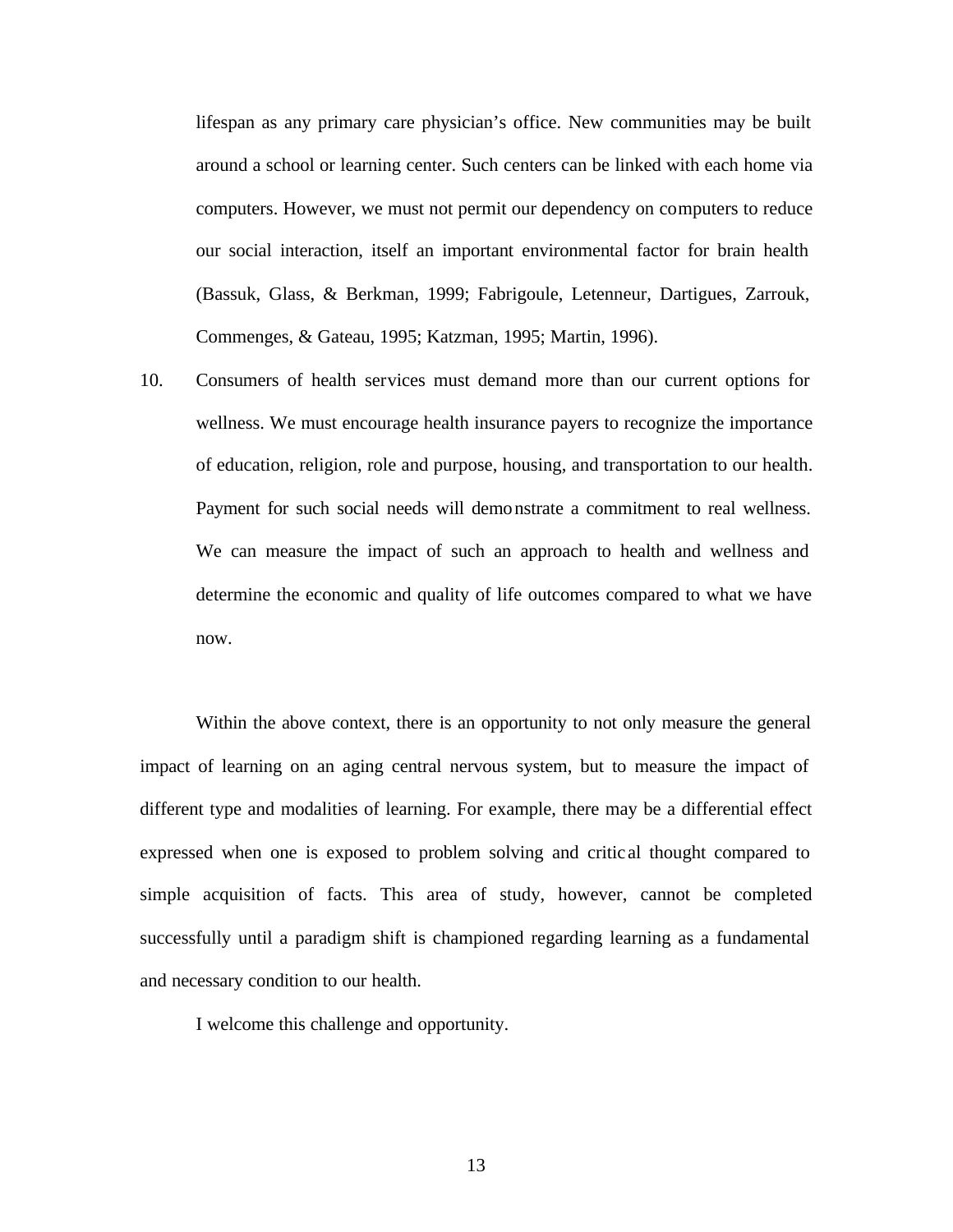## **References**

Acredolo, L. (1999, December 24). How sign language may boost babies' IQ. USA Weekend, 13-14.

Albert, M. (1995). How does education affect cognitive function? *Ann Epid*, 76-78.

- Bassuk, S. S., Glass, T. A., & Berkman, L. F. (1999). Social disengagement and incident cognitive decline in community dwelling elderly persons. *Annals of Internal Medicine*, *131*, 165-173.
- Eriksson, P., Perfillieva, E., Eriksson, B. T., Alborn, A. M., Nordborg, C., Peterson, A. D., & Gage, R. H. (1998). Neurogenesis in the adult human hippocampus. *Nature Medicine*, *4*, 1313-1317.
- Fabrigoule, C., Letenneur, L., Dartigues, J. F., Zarrouk, M., Commenges, D., & Gateau, P. B. (1995). Social and leisure activities and risk of dementia: A prospective longitudinal study. *Journal of the American Geriatrics Society*, *43*, 485-490.
- Gould, E., Beylin, A., Tanapat, P., Reeves, A., & Shors, T. J. (1999). Learning enhances adult neurogenesis in the hippocampal formation. *Nature Neuroscience*, *2*, 203- 205.
- Greenough, W. T., Cohen, N. J., & Juraska, J. M. (1999). New neurons in old brains: learning to survive? *Nature Neurosciences*, *2*, 260-265.
- Katzman, R. (1995). Can late life social or leisure activities delay the onset of dementia? *Journal of the American Geriatrics Society*, *43*, 583-584.
- Kempermann, G. H., Kuhn, G., & Gage, F. H. (1997). More hippocampal neurons in adult mice living in an enriched environment. *Nature*, *386*, 493-496.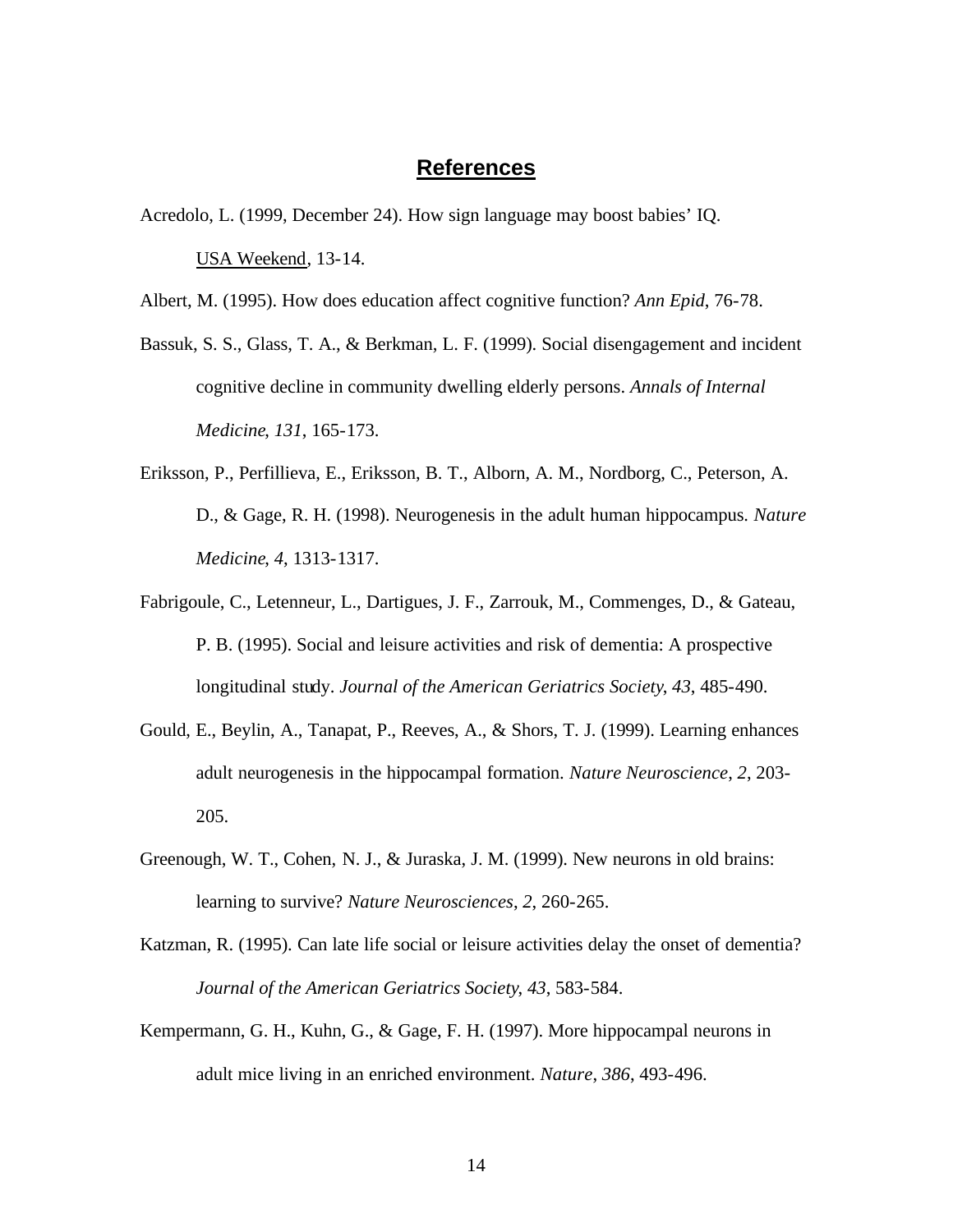Kotulak, R. (1997). *Inside the brain*. Kansas City, MO: Andrews Mcmeel Publishing.

- Martin, P. (1996). Social and psychological resources in the oldest old. *Experimental Aging Research*, *22*, 121-139.
- Moceri, V. M., Kukull, W. A., Emanuel, I., Van Belle, G., & Larson, E. B. (2000). Early-Life risk factors and the development of Alzheimer's disease. *Neurology*, *54*, 415- 421.
- Mortimer, J. A. (1997). Brain reserve and the clinical expression of AD. *Geriatrics*, *52*, S50-S53.
- Newman, S., Faux, R., & Larimer, B. (1997). Children's views on aging: Their attitudes and values. *The Gerontologist*, *37*, 412-417.
- Nussbaum, P. D. (September, 1999). *Brain Wellness: Towards an enlightened gerosphere*. Presented at a special "Learning Never Ends" conference of AARP/UNESCO, New York, New York.
- Nussbaum, P. D. (1999). The enlightened gerosphere: A prescription for education and wellness in the 21<sup>st</sup> century. *Responses, Fall*, 11-13, (Florida Council on Aging).
- Nussbaum, P. D. (2000). *Lifelong learning and wellness*. Presented at the Workshop of the Learning Development Institute at the Annual Convention of the Association for Educational Communications and Technology, Long Beach, CA, February 2000. Available at http://www.learndev.org/dl/NussbaumAECT2000paper.PDF]
- Plassman, B. L., Welsh, K. A., Helms, B. S., Brandt, J., Page, W. F., & Breitner, J. C. S. (1995). Intelligence and education as predictors of cognitive state in late life. *Neurology*, *45*, 1446-1450.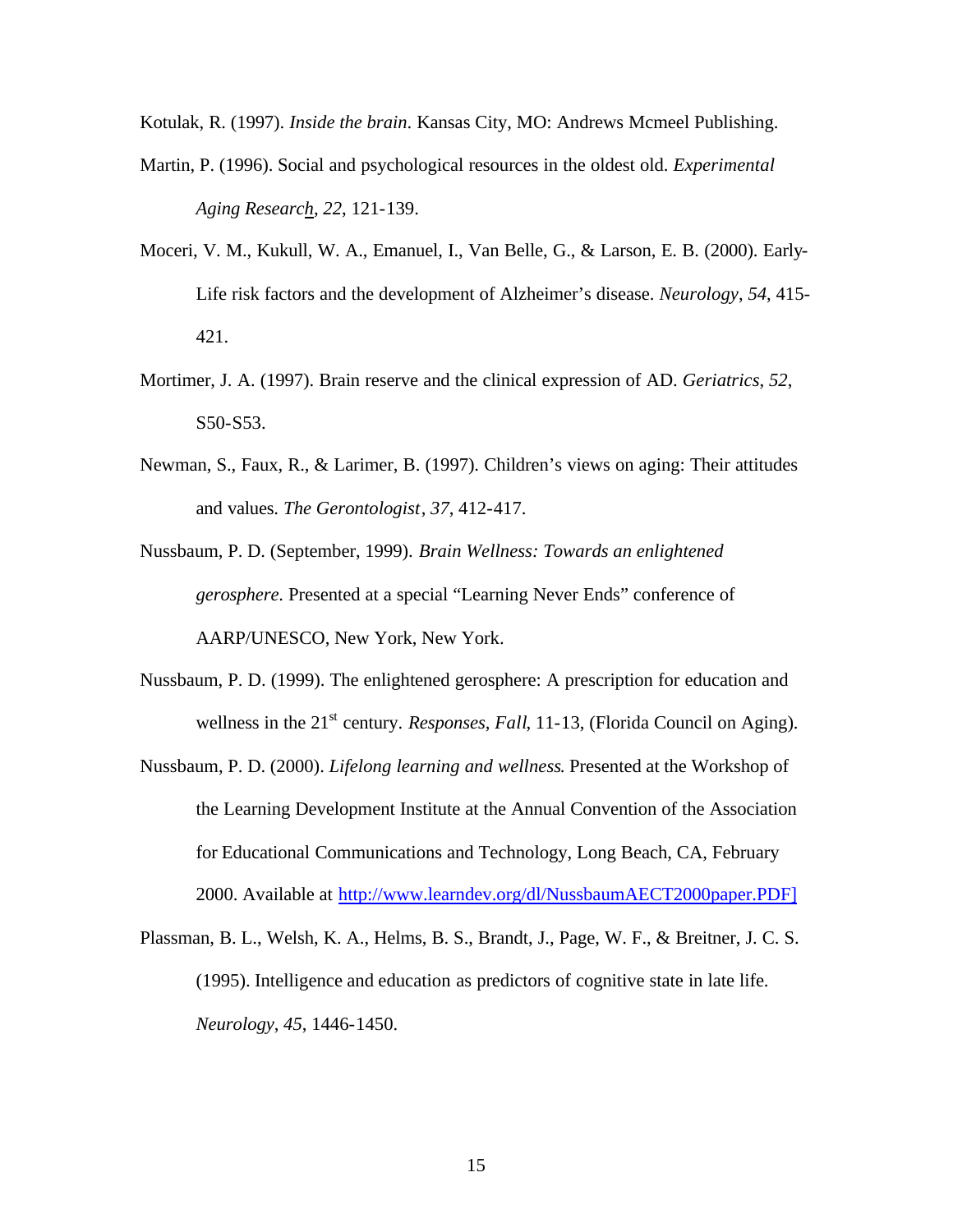- Schmand, B., Smit, J. H., Geerlings, M. I., & Lindeboom, J. (1997). The effects of intelligence and education on the development of dementia. A test of the brain reserve hypothesis. *Psychological Medicine*, *27*, 1337-1344.
- Schmand, B., Smit, J. H., Lindeboom, J., Smits, C., Hooijer, C., Jonker, C., & Deelman, B. (1997). Low education is a genuine risk factor for accelerated memory decline and dementia. *J. Clin. Epidem*, *50*, 1025-1033.
- Snowdon, D. A., Kemper, S. J., Mortimer, J. A., Greiner, L. H., Wekstein, D. R., & Markesbery, W. R. (1996). Linguistic ability in early life and cognitive function and AD in late life; Findings from the nun study. *JAMA*, *275*(7), 528-532.
- Snowdon, D. A. (1997). Nun study: brain infarction and expression of AD*. J. Amer Med Assoc*, *277*(10), 813-817.
- Stern, Y., Alexander, G. E., Prohovnik, I., & Mayeux, R. (1992). Inverse relationship between education and parietotemporal perfusion deficit in AD. *Annals of Neurology*, *32*, 371-375.
- Stern, Y., Gurland, B., Tatemichi, T. K., Tang, M., X., Wilder, D., & Mayeux, R. (1994). Influence of education and occupation on incidence of AD. *JAMA*, *271*, 1004- 1010.
- Stern, Y., Alexander, G. E., Prohovnik, I., Stricks, L., Link, B., Lennon, M. C., &
- Mayeux, R. (1995). Relationship between lifetime occupation and parietal flow: Implications for a reserve against AD pathology. *Neurology*, *45*, 55-60.
- Stern, Y., Tang, M. X., Denaro, J., & Mayeux, R. (1995). Increased risk of mortality in AD patients with more advanced educational and occupational attainment. *Annals of Neurology*, *37*, 590-595.